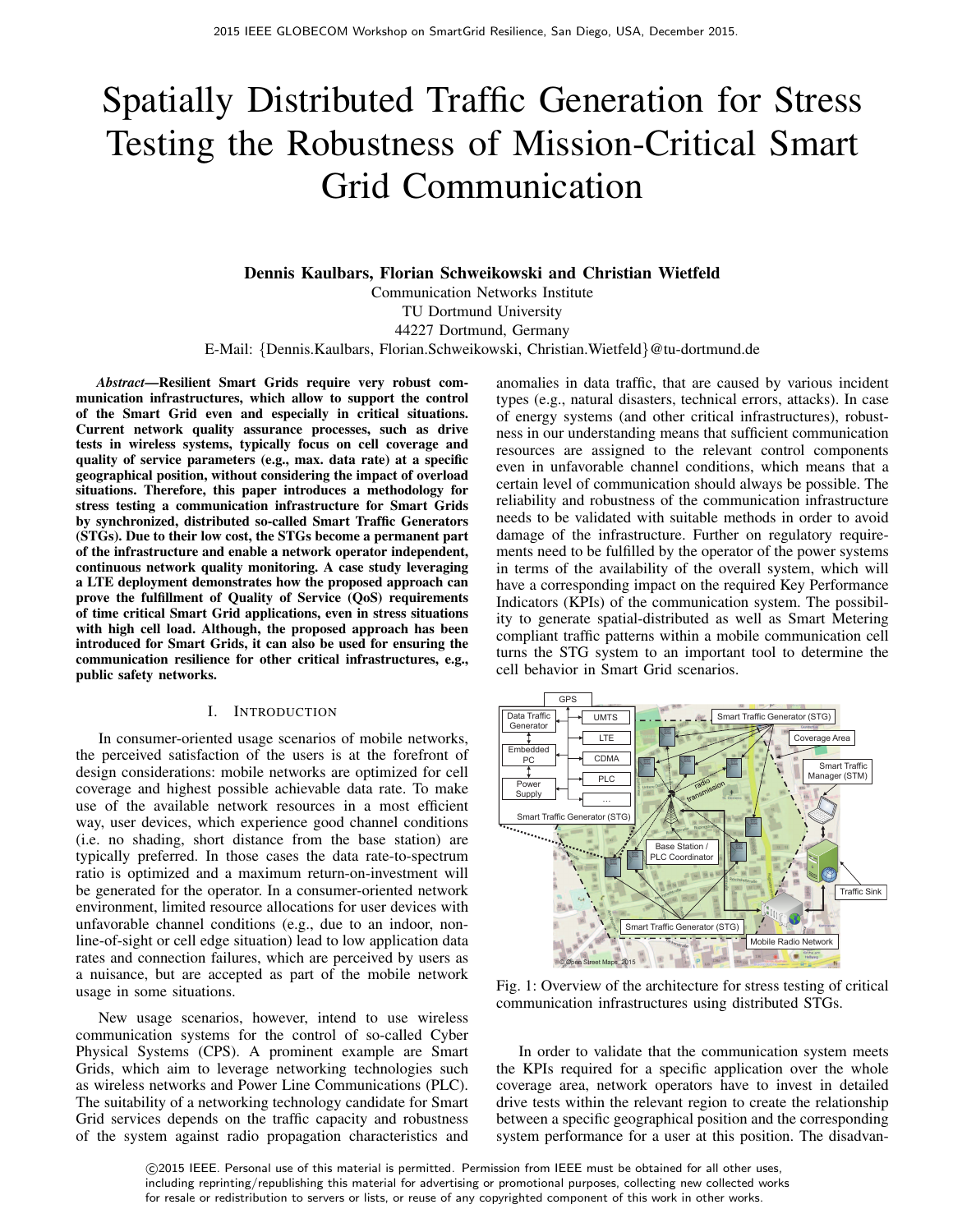tages of this traditional method are the occasionally availability of the measurement data and high costs for creating a detailed connectivity map especially for large coverage areas.

To conquer against this problem, an innovative method to evaluate the spatial distribution of the system performance of a mobile network by using Smart Traffic Generators (STGs) is presented in this paper. With the help of the STG system depicted in Fig. 1, comprehensive field tests even for stress test situations can be performed in a most efficient way by automatically processing and evaluating multiple measurement studies with the help of an application scheduler, which is accessible by a Graphical User Interface (Smart Traffic Control Center, STCC). Afterwards, performance bottlenecks of the mobile cell can be detected easily by the post-processing methods of the STG system. Furthermore, optimization attempts for compensating the detected bottlenecks can then be quantified by the proposed system.

The rest of the paper is structured as follows: In Section II, an overview of traditional measurement methods as well as some basics about realizing Quality of Service (QoS) parameters in Long Term Evolution (LTE) networks are presented. In Section III, the structure as well as the hardware and software realization of the proposed STGs are described. An exemplary field test, which shows how the STGs can be used to optimize a dedicated LTE base station for Smart Grid applications, is given in Section IV. Finally, the paper is concluded in Section V.

#### II. RELATED WORK

The following section contains background knowledge necessary for a detailed understanding of the proposed STG measurement method. Firstly, a general overview of existing and developing methods for network quality assessment is given in Section II-A. Afterwards, as a LTE network is used for performance measurements at the end of this paper, a method of realizing some QoS parameters in LTE networks with the usage of QoS Class Indicators (QCIs) is presented in Section II-B. Then, various selected Smart Grid related service profiles are described.

#### *A. Network Quality Assessment*

As part of the type approval of wireless systems, radio engineering parameters and compliance with standardized functions are tested extensively to ensure the interaction between the terminals and the network. Furthermore, dedicated devices are available, with which operators can check the operation of their networks [1]. Those network scanners can measure the reception quality within the network to enable so-called drive tests, in which coverage holes are systematically identified. Thereby, the network operator receives a detailed picture of the location-dependent availability and quality of the network.

Drive tests as described in [2] are characterized by the same methodology depicted in Fig. 2: A vehicle containing the network scanning equipment drives along predefined routes within the coverage area and periodically records the current position of the vehicle as well as the relevant KPIs (e.g., data rate, transmission delay or packet error rate) of the system at this position. Afterwards, a connectivity map containing the spatial distribution of the system performance can be created



Fig. 2: Overview of a network quality assessment with a vehicle containing measurement equipment.

and used for further optimization of the communication system in order to create the suitability of the system for the given application. The disadvantages of this traditional method are the occasionally availability of the measurement data resulting in high costs for large coverage areas due to the high amount of time needed to collect measurement data, which are sufficient enough for creating a detailed connectivity map.

One approach as described in [3] to reduce the costs for drive tests is using monitoring devices realized by the usage of Network Field-Programmable Gate Array (NetF-PGA). Nevertheless, it is still not possible to generate spatialdistributed traffic patterns because, therefore, it is necessary to synchronize and manage a high number of measurement nodes, which are distributed over the cell's coverage area. This means that this approach is not suitable for analyzing Smart Grid scenarios. New developments enable commercial devices to collect detailed network quality data during ongoing operation and transport them to the network operator by measurement reports [4]. However, those extensions are not suited to validate the robustness of the mobile network in extreme situations, because a synchronized behavior of the terminals is also not provided here.

In [5], the authors present a testing framework for analyzing the performance of heterogeneous and hybrid smart grid communication systems. For this purpose, several open source tools such as iPerf and Ping are used to analyze the network performance under normal and stressed conditions. Nevertheless, this methodology does also not allow a spatial distributed traffic generation inside the smart grid network due to the lack of synchronization and coordination of the measurement nodes.

In summary, all existing methods mentioned above allow to determine the communication service quality for a single or a low number of terminals at a particular location. However, it remains unsure how the radio cell will behave under extreme conditions, such as a massive overload within a specific geographical region. In this case, the cell is very occupied or overloaded by heavy traffic. As indicated above, this can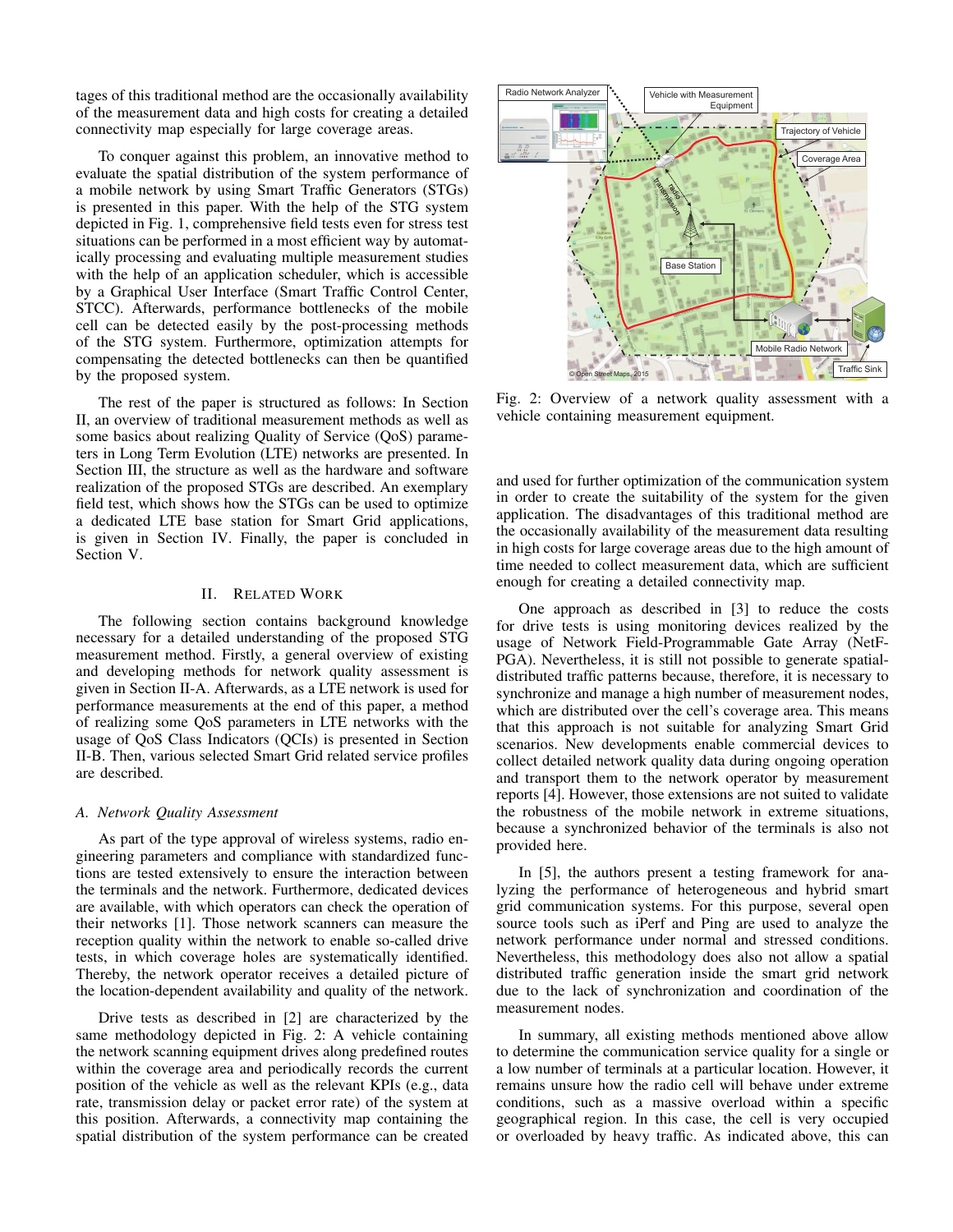result in the fact that terminals with unfavorable radio channel conditions are no longer connected unless a higher priority class is assigned to them. All in one, there is a lack of reproducible, application-specific stress testing methods, which are required for Smart Grid communications and other critical infrastructures.

# *B. Realization of Quality of Service (QoS) in Long Term Evolution (LTE) mobile networks*

The ongoing growth of mobile data applications as well as the rapid growth of Machine to Machine (M2M) and Human To Human (H2H) devices during the last years are still huge challenges for public mobile network operators. In order to handle the high amount of data traffic over mobile networks, the 3rd Generation Partnership Project (3GPP) designed and established the LTE standard. LTE is an all-IP based technology providing high data rates up to  $100$  Mbit/s and low latency, which is of high importance for modern mobile applications based on video or audio sources [6].

*1) QCI:* In order to cover the different QoS demands, LTE provides a solution called QCI, where various QoS requirements such as resouce type (i.e. Guaranteed Bit Rate (GBR) or Non-GBR), priority, packet delay and packet error rate are mapped to nine specific groups, where each QCI class  $(1 - 9)$  describes the traffic priority [7]. For Smart Grid services, typical QoS demands on the mobile communication network are a guaranteed minimum data rate and a high level of connectivity to the mobile network even under harsh radio channel conditions.

*2) Resource Scheduling:* The LTE scheduler, which is a part of the eNodeB implementation, is responsible for the allocation of the mobile time-frequency resources in terms of Resource Blocks (RB) to terminals trying to send or receive data packets. The resource scheduling is conducted in every Transmit Time Interval (TTI) of 1 ms. The priority given for each QCI is used by the scheduling algorithm to determine the amount of resources given to a specific terminal for data transmission or reception. By taking into account the Modulation and Coding Scheme (MCS), the amount of allocated RBs directly influences the achievable data rate of the terminal [8].

In public mobile networks it is the intent of the mobile network providers to maximize the spectral efficiency and the load level of their LTE cells [9]. For this purpose, typically a Max Throughput (MT) scheduler is applied, which tries to maximize the spectral efficiency and the overall cell throughput by using only the current channel conditions of each UE for the metric calculation. This leads to the fact that users with favorable channel conditions are preferred by assigning them a higher number of available RBs in comparison to users with bad channel conditions leading to a lower spectral efficiency and lower metrics.

# *C. Smart Grid related service profiles*

Wireless communication networks can possibly be used for the transportation of Smart Grid traffic because they provide advantages like cell coverage and traffic capacity for a distributed Smart Grid deployment in a very cost efficient manner [10].

Nevertheless, in order to guarantee a stable level of operation, Smart Grid applications have several QoS requirements, which have to be fulfilled by the transportation technology, e.g., frequency ranges, delay, guaranteed data rate, security and reliability [11]. For wireless networks this means that every terminal has to achieve a certain level of connectivity resulting in a minimum data rate necessary for a stable operation of the Smart Grid.

While security can be enhanced by the introduction of service windows [12], fulfilling QoS-requirements regarding data rate and latency are a huge challenge, especially for communication devices, which are installed in basement scenarios. In addition to this, for uplink data transmission, the situation gets even worse as available radio resources in terms of transmission power and bandwidth are strictly limited and basement walls can lead to a further attenuation of the radio signal up to 33.4 dB [10].

All service profiles related to Smart Grid services are concluded within the FNN project in the VDE [13]. One of the most important services in the uplink direction is the so called Secure Monitoring. For this service, every terminal must be able to send a certain amount of data within a short period of time, independently of its current radio channel conditions. On the one hand, each terminal must have a reliable connection to the mobile network and on the other hand, it also achieves a minimum guaranteed data rate in order to fulfill the time requirements.

If LTE is used as the underlying network technology, the QCI concept described in Section II-B1 can be used in order to meet the requirements of the Smart Grid services in terms of minimum data rate and reliability.

## III. DISTRIBUTED TRAFFIC CREATION BY SMART TRAFFIC GENERATOR MODULES

In this section, the proposed STG system is presented. First, the general concept of a spatial distributed traffic generation is introduced. Afterwards, the different parts of the Smart Traffic Generator system in terms of hardware and software components are described.

## *A. Concept*

The proposed STG system enables to determine the performance indicators of wireless communication infrastructure using distributed, synchronized load generators. It allows the generation of different test cases with realistic, applicationspecific traffic and to move the network-under-test gradually to the load limits. The relevant performance indicators are in this case in particular the actual achievable traffic capacity and network stability in high load situations:

- The communication capacity is described with respect to the achievable total data rate of a radio cell or a network infrastructure to a normalized surface (e.g., in  $Mbit/s·km<sup>2</sup>)$ . A related measure is the spectral efficiency (e.g., in  $Mbit/s·Hz$ ).
- The stability of the network is characterized by the behavior in overload situations. The goal is that the system should not crash under any circumstances. If the system supports priority mechanisms, it can be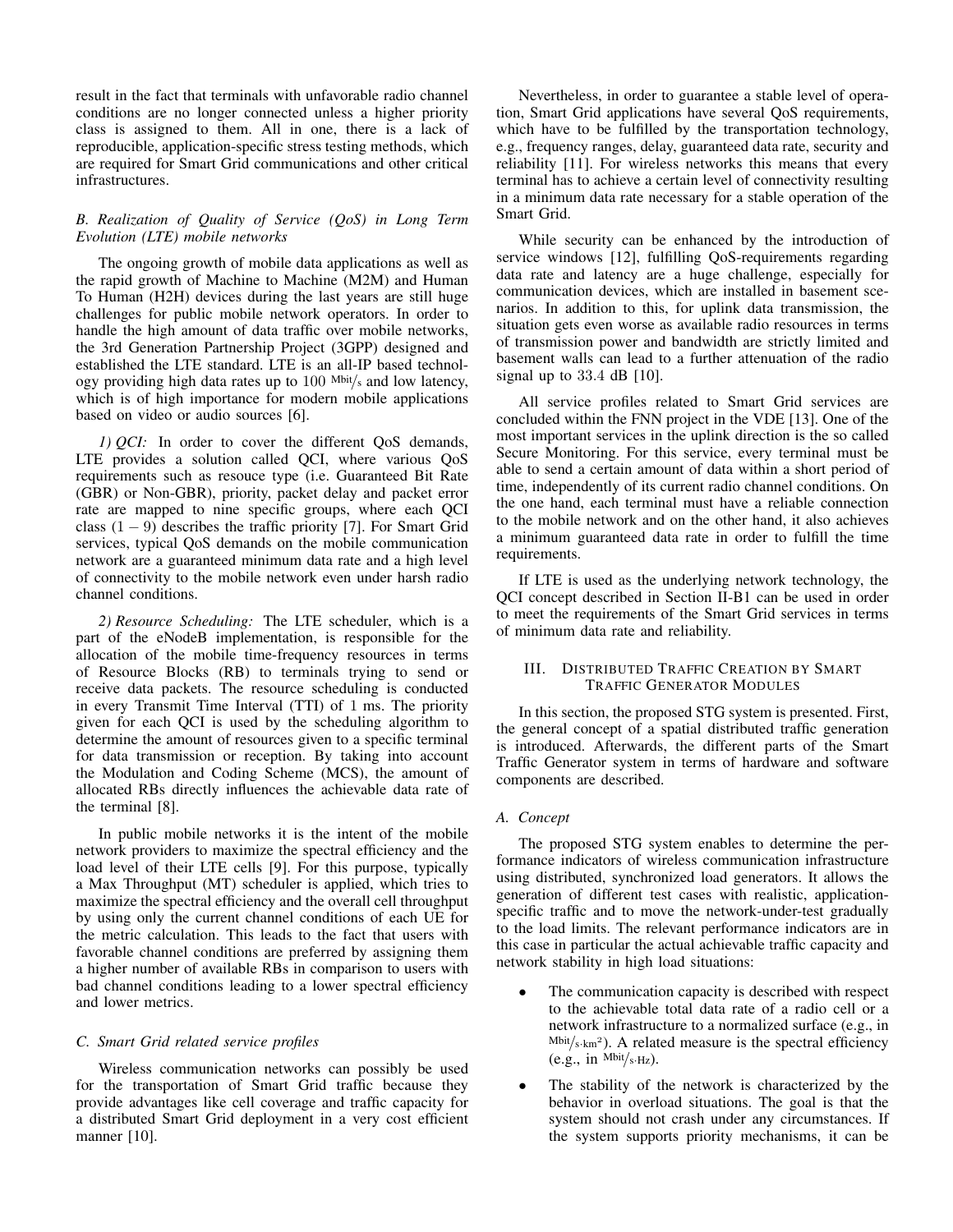checked whether those actually enforce the higher priority traffic classes in relation to the low-priority classes.

#### *B. Smart Traffic Generator*

The STG architecture is shown on the top left in Fig. 1. Leveraging a web server running on each STG device enables remote access for configuration and execution of the tests. Different types of traffic are produced by the STGs, e.g., "TCP max. data rate traffic", "Smart Meter Traffic", "Distributed Energy Device Traffic". An STG can emulate the behavior of a large number of terminals. Thus, an STG is able to produce the Smart Meter traffic of a larger number of households and, thus, generate an increased load, even if the systems are not yet fully installed in the field.

The STGs are distributed at various locations within the network under test. Attention is paid to the proper spatial distribution, as well as the occurrence of different unfavorable conditions (different distances from the base station, Line of Sight (LOS) conditions, shadowing by buildings, trees, etc., indoor and outdoor locations). The choice of locations should correspond to the application environment and should in particular cover even the most difficult conditions. Each STG acts as communication device that is able to produce typical Smart-Grid related data traffic. In general, an STG consists of a Raspberry Pi embedded computer and communication modules for data traffic transmission and exchange of control messages. Various communication modules can be connected either via USB or via Ethernet. In order to enhance the robustness of transferring measurement data to the STCC, it is possible to install a separate communication link at an STG device in order to access the measurement node and receive measurement data even if the cell under test is overloaded. For position information and highly accurate time synchronization of all devices, a Global Positioning System (GPS) module is also included into the setup. Optionally, the STG can be equipped with an autonomous power supply, independent of the Smart Grid, to be supported (important in case of blackout recovery scenarios). All in one, hardware costs of an STG are about 100\$.

Smart Grid related service profiles are created using a specific traffic generator based on the open-source tool iPerf. The traffic generator of each STG is configured by the STCC in order to create the desired spatial-distributed traffic patterns within the cell.

# *C. Smart Traffic Manager and Smart Traffic Control Center*

The STGs are controlled by a Smart Traffic Manager (STM). The STM enables to configure and control the STGs to produce the required data traffic, if required in a synchronized way. The STM also collects the measurement data and provides corresponding statistical analysis. To control complex scenarios with a larger amount of STGs, the STM provides a comfortable graphical user interface, the STCC (see Fig. 3), to simultaneously monitor, manage and control the traffic generation process. The STCC is based on an open-source map service to locate and show each STG at its correct installation position. Independently of the selected communication technology (e.g., LTE or PLC) of the STGs, traffic scenarios with no limit of duration and of any complexity can be scheduled.



Fig. 3: Smart Traffic Control Center.

#### IV. EXAMPLE FIELD TEST: PERFORMANCE OF LTE FOR SMART GRID APPLICATIONS

In the following, a field test in terms of a measurement campaign is presented in order to demonstrate the advantages of the proposed STG system compared to traditional drive tests. The aim of this case study is to analyze the suitability of a LTE mobile network for the transportation of Smart Grid data traffic and how the mobile network can be optimized to handle Smart Grid applications especially in stress situations with a high amount of spatial distributed traffic load. For this purpose, seven STGs are spatially distributed over the coverage area of a real dedicated LTE cell. The STGs are positioned on locations with various radio channel conditions characterized by different Reference Signal Received Power (RSRP) values. A high RSRP relates to good channel conditions resulting in a high probability for a high achievable data rate, whereas a low RSRP indicates bad radio channel conditions, which leads to a high probability for a low transmission rate due to the need for choosing a robust Modulation and Coding scheme (MCS). As it is displayed in Table I, STG#001, STG#002 and STG#004 - STG#007 have good  $(-30 \text{ to } -100 \text{ dBm})$  to moderate  $(-100 \text{ to } -110 \text{ dBm})$  channel conditions, whereas STG#003 is located at the cell edge resulting in bad channel conditions in terms of a RSRP of  $-119$  dBm, which is near to the reception sensitivity ( $\approx -120$  dBm).

TABLE I: Measured RSRP values for each STG.

| <b>STG Number</b> | RSRP [dBm] | <b>Channel Conditions Classification</b> |
|-------------------|------------|------------------------------------------|
| STG#001           | $-78$      | Good                                     |
| STG#002           | $-100$     | Moderate                                 |
| STG#003           | $-119$     | <b>Bad</b>                               |
| STG#004           | $-82$      | Good                                     |
| STG#005           | $-50$      | Good                                     |
| STG#006           | $-77$      | Good                                     |
| STG#007           | $-80$      | Good                                     |

Each STG transports uplink data traffic and evaluates the achieved data rate. The campaign consists of two measurements: In the first one, only one STG is transferring data at the same time. In the second one, all STGs are transferring data simultaneously. This leads to the planned stress situation because the scheduler at the LTE cell has to divide up all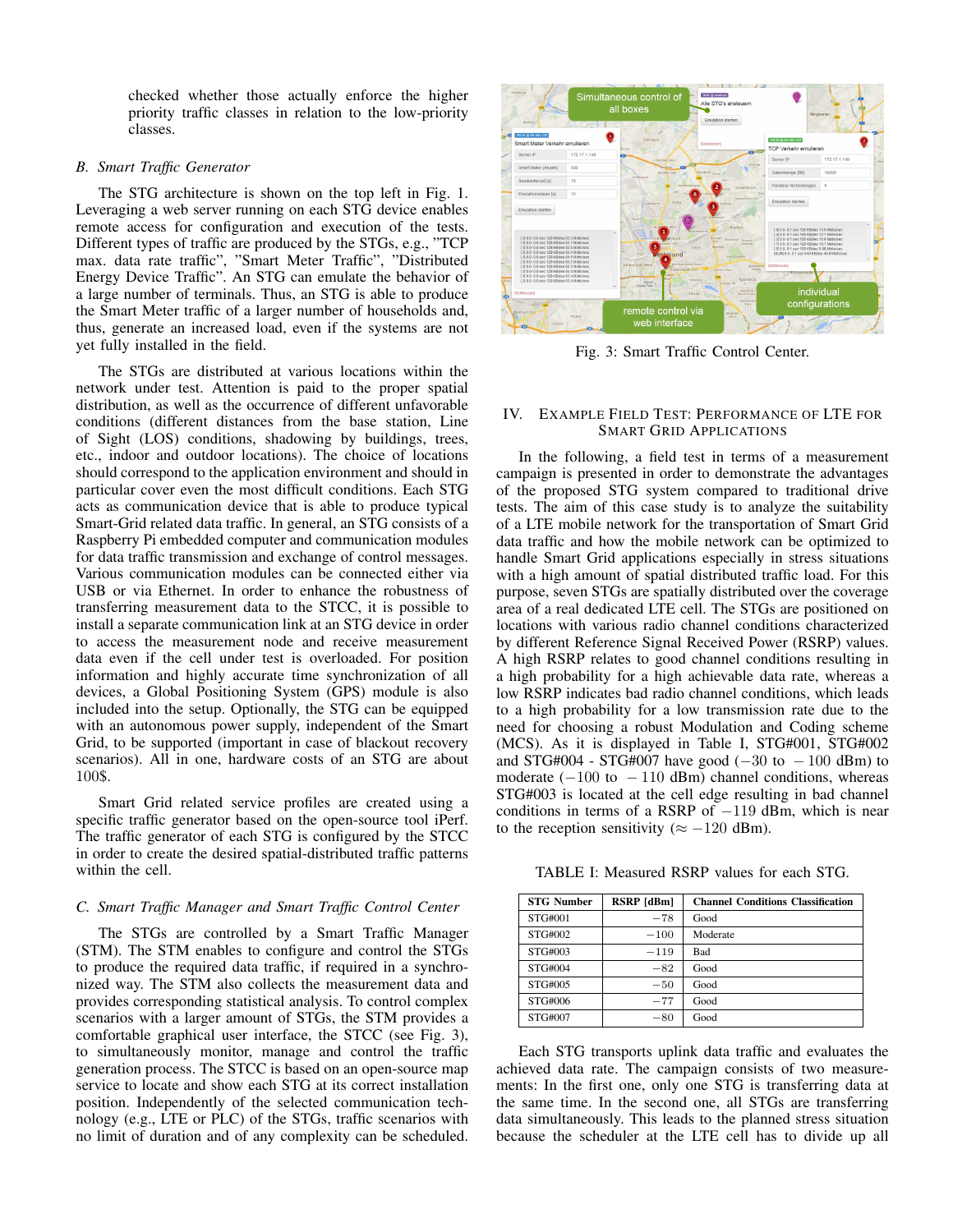available radio resources between all STGs in order that data transmission is possible for every STG. All relevant cell and data transmission parameters are listed in Table II.

TABLE II: Configuration parameters of measurement campaigns.

| $2.6$ GHz<br>Cell frequency<br>Cell bandwidth<br>$20$ MHz<br>Cell duplex mode<br><b>FDD</b><br>Cell transmission power $P_{Tr}$<br>8 W<br>Antenna Gain of base station $G_{BS}$<br>7 dbi<br>Number of cell sectors $N$<br>1<br>30<br>Number of Repetitions per measurement<br>Data packet size $D$<br>100 MByte<br>Number of active STGs<br>17<br>Antenna Gain of STGs $G_{STG}$<br>$\approx 0$ dbi<br>Used OCI configuration 1<br>STG#001 to #007: OCI 9<br>Used OCI configuration 2<br>STG#001, #002, #004 to #007: OCI 9<br>STG#003: OCI 5 |  |
|-----------------------------------------------------------------------------------------------------------------------------------------------------------------------------------------------------------------------------------------------------------------------------------------------------------------------------------------------------------------------------------------------------------------------------------------------------------------------------------------------------------------------------------------------|--|
|                                                                                                                                                                                                                                                                                                                                                                                                                                                                                                                                               |  |
|                                                                                                                                                                                                                                                                                                                                                                                                                                                                                                                                               |  |
|                                                                                                                                                                                                                                                                                                                                                                                                                                                                                                                                               |  |
|                                                                                                                                                                                                                                                                                                                                                                                                                                                                                                                                               |  |
|                                                                                                                                                                                                                                                                                                                                                                                                                                                                                                                                               |  |
|                                                                                                                                                                                                                                                                                                                                                                                                                                                                                                                                               |  |
|                                                                                                                                                                                                                                                                                                                                                                                                                                                                                                                                               |  |
|                                                                                                                                                                                                                                                                                                                                                                                                                                                                                                                                               |  |
|                                                                                                                                                                                                                                                                                                                                                                                                                                                                                                                                               |  |
|                                                                                                                                                                                                                                                                                                                                                                                                                                                                                                                                               |  |
|                                                                                                                                                                                                                                                                                                                                                                                                                                                                                                                                               |  |
|                                                                                                                                                                                                                                                                                                                                                                                                                                                                                                                                               |  |
|                                                                                                                                                                                                                                                                                                                                                                                                                                                                                                                                               |  |

Using default cell configuration settings in general stress situations the MT scheduler favors STGs with good channel conditions so as to maximize the cell throughput (see Section II-B2). This leads to the fact that STGs with really bad channel conditions (e.g., at the cell edge or in basement installations) will receive a lower amount of resources resulting in a lower achievable data rate, especially when a robust MCS has to be chosen in order to realize a successful data transmission. The result is that STGs with bad channel conditions can not perform critical Smart Grid applications in a way satisfying the QoS-requirements defined by the FNN classes. A way to counter against this situation, the QCI classes, introduced in Section II-B1, can be used for the purpose to assign STGs with bad channel conditions a higher priority leading to the assignment of a higher amount of radio resources for the data transmission.

To analyze this problem more detailed, the following measurement campaigns are performed using two different configurations: In the first configuration, the default QCI (QCI 9) is assigned to all STGs in the cell, which means that all STGs have the same priority for the scheduling process. In the second configuration, QCI 5, which has a higher priority than QCI 9, is assigned to STG#003 since this terminal has the worst channel conditions compared to the other ones.

## *A. Configuration 1: All STGs have the same priority*

The results for the first configuration are depicted in Fig. 4. In the first measurement where only one STG transmits data at the same time (colored gray), STGs with good channel conditions achieve an average data rate of about 42 Mbit/<sup>s</sup> because those STGs have similar RSRP values resulting in the usage of the same MCS and, thus, to similar data rates. STG#002 has only moderate channel conditions resulting in the choice of a more robust MCS. This leads to a reduced data rate (35 Mbit/s) compared to the STGs with good conditions. STG#003, which is located at the cell edge, has to choose the most robust MCS resulting to an average data rate of 8.7 Mbit/s.

In the second measurement, all STGs start the data transmissions at the same time (colored black). This means that the scheduler has to divide the available radio resource between all STGs. As the MT scheduler allocates the resources on the base of the channel conditions, the STGs with good channel conditions achieve a data rate of about 6.4 Mbit/s. STG#002 with moderate channel conditions achieves an average data rate of about 6 Mbit/s, which is also high enough for a stable communication process. STG#003 with bad channel conditions suffers from the problem that the scheduler often does not assign any radio resources to this STG resulting in a connection abort (indicated by an average data rate of  $0.4$  Mbit/s and many connection losses). This means that QoS requirements of time critical Smart Grid services (e.g., Secure Monitoring) are not fulfilled by the system leading to the fact that an LTE cell with default configuration settings is not suitable for the underlying network technology to transport Smart Grid traffic.



Fig. 5: Data rate boxplots for uplink direction with QCI.

## *B. Configuration 2: Higher priority to the STG with bad channel conditions is assigned*

To enhance the problem exposed in the first configuration, higher priority (QCI 5) is assigned to STG#003 in order to